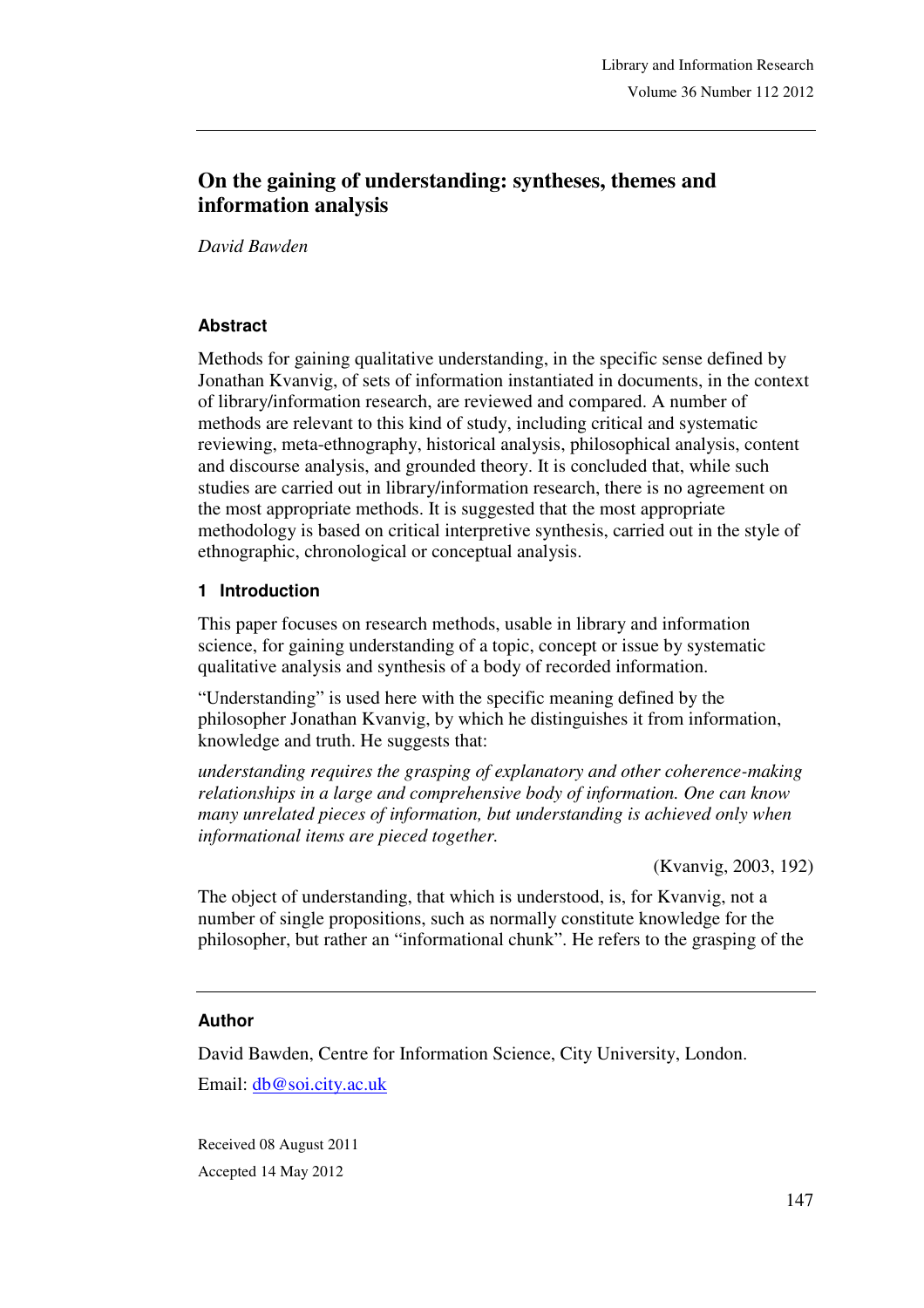structure within this chunk as an "internal seeing or appreciating" (Kvanvig, 2003, 198). It has to cope with ambiguity, contradiction, missing information, and all the other messy features present in real-world information collections.

This is not inconsistent with the typical dictionary definition to the effect that to understand is to 'comprehend' or to 'grasp with the mind'. It does, however, go beyond this, in emphasising that that we are:

- 1. dealing with a large and complex body of information,
- 2. going beyond a simple ordering and enumerating of the contents of that set, and
- 3. gaining some holistic 'grasp' of the contents of the set.

It seems to have much in common with Luciano Floridi's view of knowledge, as distinct from information.

*Knowledge and information are members of the same conceptual family. What the former enjoys and the latter lacks … is the web of mutual relations that allow one part of it to account for another. Shatter that, and you are left with a … list of bits of information that cannot help to make sense of the reality they seek to address.* 

(Floridi, 2011, 288)

Conversely, it should be noted that this is quite a different concept and process from Brenda Dervin's "sense-making" methods for studying information-related behaviour, although the name seems similar at first sight. Dervin's methods focus on the much more general process by which the individual makes sense of his or her world through gathering information and knowledge.

The information to be comprehended will normally be in the form of text, but may include images, diagrams or numerical data. However, we will not be dealing with methods specifically for numerical data, statistical analysis or visualisation. Methods which involve simple counting, for example, the number of times a concept is mentioned in a text, will be considered, but nothing more quantitative than that. Also included are methods that give simple graphical displays, but nothing more sophisticated in the way of visualisation. It is, of course, rather arbitrary to make this particular distinction between qualitative and quantitative study: the two merge seamlessly in practice, and few, if any, real life studies lack elements of both.

*Qualitative research, which tends to focus on 'the story', is often contrasted with quantitative research, which tends to focus on 'the numbers'. In actual fact, qualitative research uses numbers, and quantitative research … uses stories.* 

(Fink, 2010, 144 and 147)

However, it is necessary to make a distinction somewhere, in order to keep the discussion within bounds.

The sets of information considered may have been created as part of an experimental study, such as transcripts of interviews, or detailed accounts of observations, but will more usually have been created for other purposes; academic literature, correspondence, email records and so on. We are considering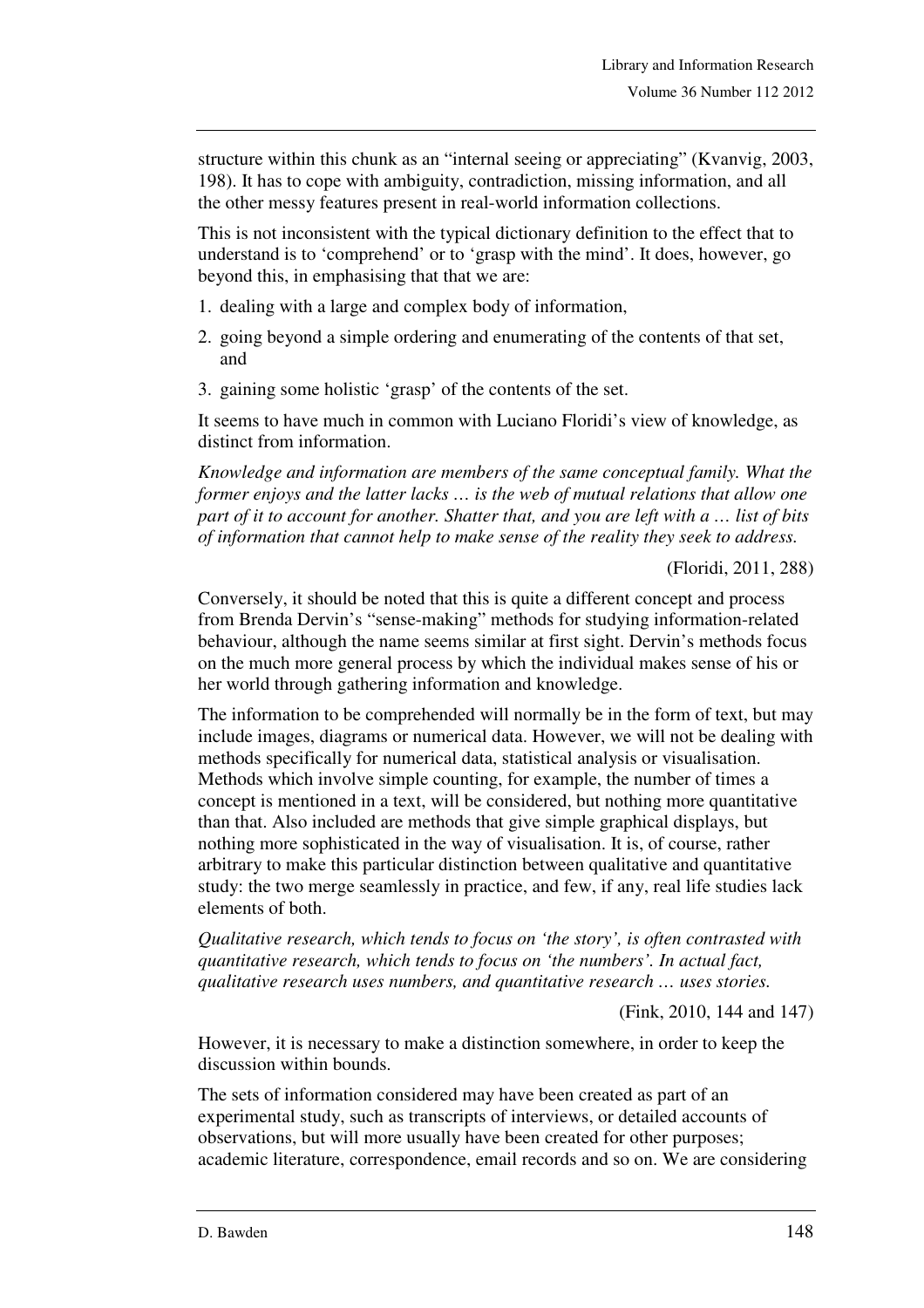here a *post hoc* analysis and/or synthesis of documents, rather than the analysis of data carried out while data collection is in progress, or immediately after. However, we will need to consider methods for the latter, when they have relevance. The distinction is exemplified by methods considered below: ethnographic analysis deals with the data from a specific on-going study, while meta-ethnography uses the same methods to deal with a collection of information amassed earlier and typically from different sources. It is this last with which we are mainly concerned.

To clarify one point: the process with which are dealing is really one of synthesis, whereby separate parts are brought together to form a "whole" (Barnett-Page and Thomas, 2009), in this case the holistic understanding which we are seeking. But the term "analysis" is so commonly used in the literature, even for those processes clearly aiming at synthesis, that we shall not generally be concerned about this distinction. One exception is that, when results of several qualitative studies are compared, using some systematic process of the kind examined here, the term "meta-synthesis" will be preferred to the quantitative "meta-analysis" (Urquhart, 2011; Saxton, 2006).

There is no suggestion, of course, that this is a totally new idea. Although this approach does not have a specific name – indeed, it may go by several names – it has certainly been practised by library/information researchers. It is often regarded as being one of the more-or-less established methods of information analysis and synthesis, such as:

- literature analysis and synthesis;
- content and discourse analysis;
- meta-ethnography;
- historical analysis;
- literature-based philosophical and conceptual analysis;
- grounded theory.

As we shall see, there is considerable overlap between some of these methods. The complex relationships, the way in some build on others, and the extent to which they cite – or do not cite – each other, is noted by Barnett-Page and Thomas (2009).

The purpose of this paper is to examine to what extent each of these methods can contribute to the gaining of understanding, as described above, and to draw out commonalities. Wherever possible, this will be done by giving selective examples from the library/information research literature.

The test of relevance will be whether these methods have the requisite qualities – qualitative, holistic, inductive – since we are seeking an understanding which we do not have at the outset. This rules out working with an existing *a priori*  framework of understanding, as is done in methods such as framework synthesis (Barnett-Page and Thomas 2009). Methods must also be applicable to the analysis of collections of information, instantiated in sets of documents.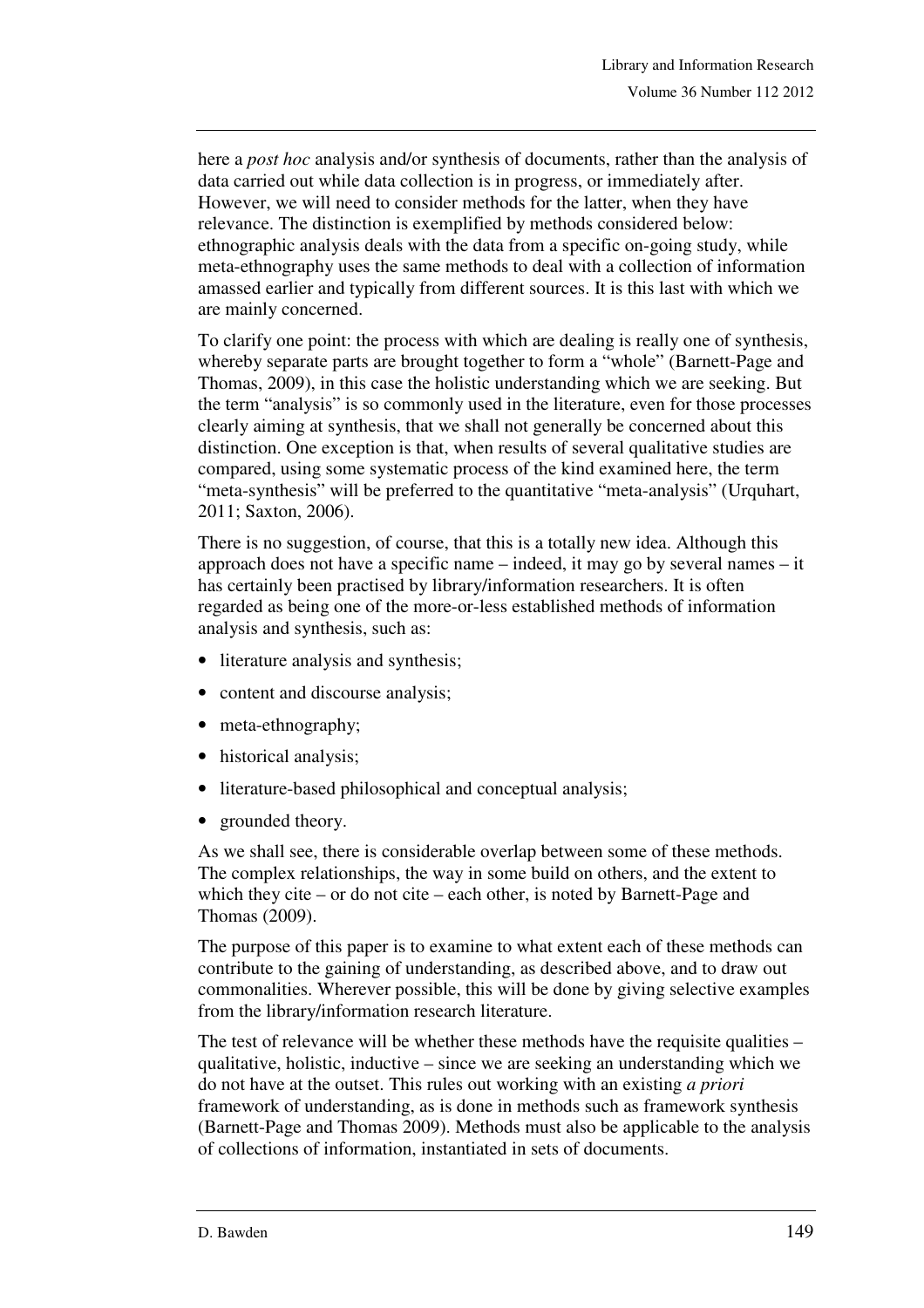We may add another requisite quality. Experience suggests that the gaining of understanding does not proceed in a linear manner; rather it is non-linear and iterative, since increasing understanding is checked and re-checked against the information base. Gorman and Clayton suggest that any qualitative analysis is necessarily iterative:

*Whatever the technique involved* [content analysis or ethnographic analysis] *it follows a nonlinear process of seeing a pattern, returning to the data … and exploring or confirming the pattern.*

(Gorman and Clayton, 2005, 206)

However, some methods are surely more iterative than others, by their very nature, and it is likely to be these which will be of most interest.

We may also consider, though not dwell upon, the philosophical perspectives which may be most appropriate. The position here is more than a little confused. Ethnography, for example, has moved from its beginnings as a largely positivist methodology to be regarded as primarily interpretivist (Pickard, 2007), while grounded theory, in its various forms, is claimed by proponents of both perspectives as theirs (Pidgeon and Henwood, 2004). The philosophical basis, on a scale from pure realism to pure idealism, for some of these methods is reviewed by Barnett-Page and Thomas (2009), who note some real implications: iteration, for example, is more likely to be feature of methods rooted in an interpretivist position. Urquhart (2011) gives a similar discussion, particularly focusing on reviews of information behaviour research. While most methods classed as some for of synthesis or meta-synthesis are based in an interpretivist perspective, Urquhart (2011) reminds us that there is also a 'realist synthesis', aimed at providing explanation of the findings of research, and giving practically useful conclusions for policy-making (e.g. Pawson 2002; Pawson *et al*., 2005). In seeking to give pragmatic answers to complex questions, the first step necessary is to set up a theoretical explanatory framework, within which evidence can be placed and assessed. This clearly requires a good understanding of the issues from the outset, and the method is therefore not really relevant to our purposes.

Since we are seeking understanding, the methods adopted must, by definition, have an interpretivist character. Even mathematics, the formal and objective of disciplines, recognises the subjective element:

*Understanding is a difficult thing to talk about. For one thing, it contains a subjective element, whereas drawing logical inferences appears to be an objective task that even sophisticated machines might be capable of making … Taking ideas as primary allows us to focus on understanding. Understanding is what we strive for when we learn mathematics, that is when we attempt to master other people's ideas, but it is also what we are about when we are doing mathematics, when we try to understand some mathematical phenomenon … 'Thinking and understanding' is* [sic] *intimately concerned with grasping the underlying ideas involved in a piece of mathematics*.

(Byers, 2007, 26 and 254).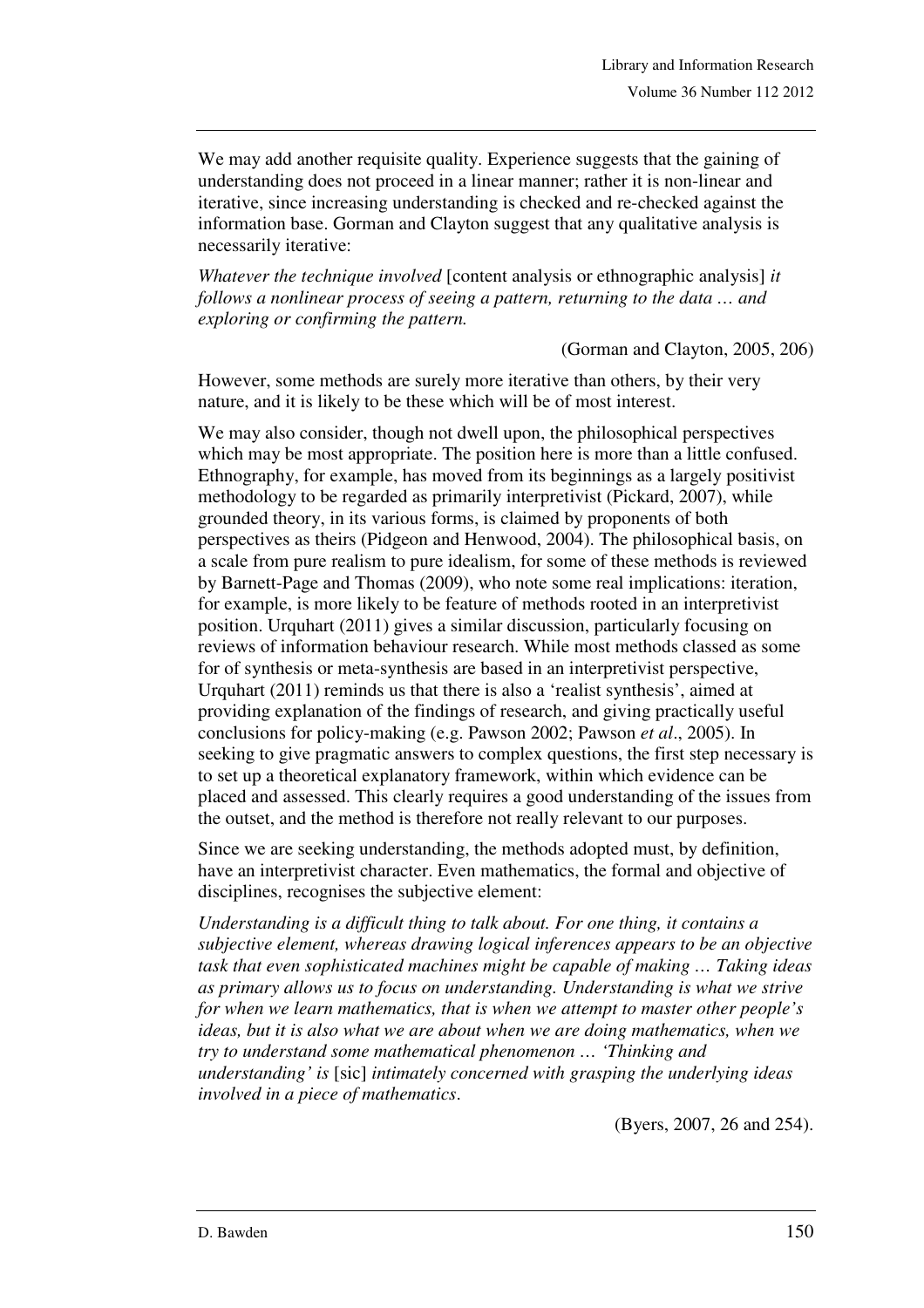However, we are not seeking a purely personal understanding or enlightenment, but one that can be communicated to, and shared with, others; one that is "objective" in the sense in which Popper (1972) uses the term. This suggests that methods which are exclusively positive (realist), and equally those that are exclusively interpretivist (idealist), are likely to be unsuitable; further than that, in prescribing a philosophical basis, it is unwise to go.

No attempt will be made to describe the methods *per se*, but background references are given for each, for readers unfamiliar with them. Nor, for reasons of space, can extensive examples be given: again, the reader is referred to the cited references.

### **2 Literature analysis and synthesis**

This seems the most obviously relevant method to begin with, since by definition it involves analysing a set of documents to identify common themes and issues. Literature analyses and reviews come in various shapes and forms. It is worth mentioning that much debate about the nature of this process has come from the healthcare context, where systematic reviewing and the search for the best 'evidence' is a major concern (Khan *et al*., 2011). Although much of this debate is of wider relevance, it should be remembered that healthcare has a specific set of purposes and interests, and an unusual information base, with a strong focus on experimentally-derived and statistically valid knowledge (Robinson, 2010).

Grant and Booth (2009) identify fourteen different types of literature review, which they claim to cover all review types in existence, distinguished by the kinds of search, evaluation and analysis used. They deal with healthcare research, and so focus on the systematic review to produce the best evidence, which they describe pragmatically as "gathering research, getting rid of rubbish and summarizing the best of what remains" (Grant and Booth, 2009, 92). Although this is a specific application, their findings touch upon the wider problems of information analysis. Of their fourteen review types, the most relevant to gaining understanding appears to be what these authors categorise as the "qualitative systematic review", also referred to as "qualitative evidence synthesis" or "qualitative meta-synthesis". This is intended to integrate and compare the findings of qualitative studies. "The accumulated knowledge resulting from this process", Grant and Booth (2009, 99) argue, "may lead to the development of a new theory, an overarching 'narrative', a wider generalisation or an 'interpretative translation'. It looks for 'themes' or 'constructs'" or conceptual models.

It does not necessarily rely on a comprehensive search for, and analysis of, all relevant material, but may instead take a selective or purposive sample, particularly if what is being sought is a holistic interpretation, and it may not use strictly and objectively defined criteria to decide which information items to include. The results are typically presented as a qualitative narrative, eschewing graphs, tables or similar presentational techniques. Grant and Booth note that this type of reviewing is sometimes described as "meta-ethnography", which they regard as misleading, since that method can be applied to many types of qualitative research, not just ethnographies; we will return to this point later.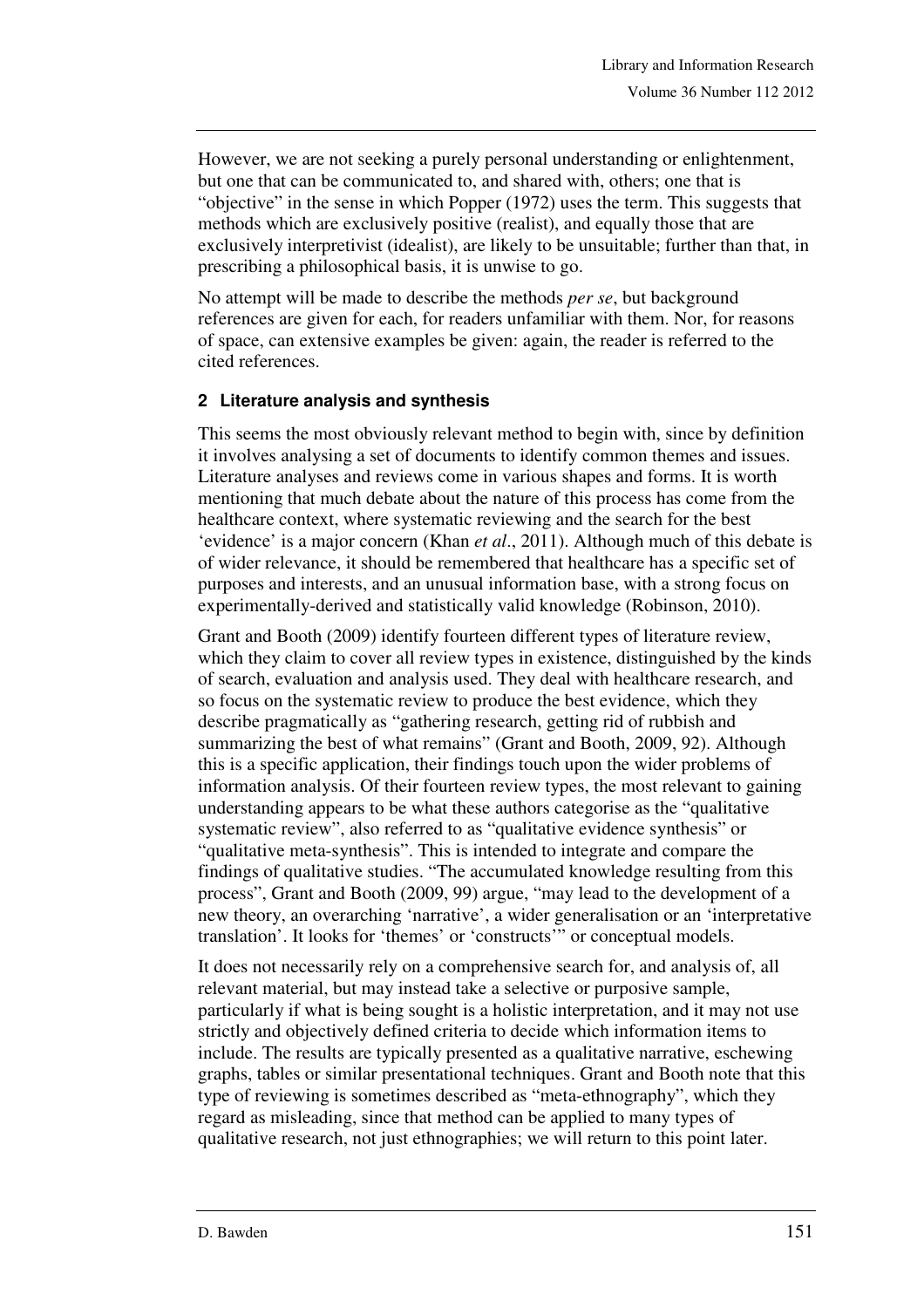This seems to be close to the context of gaining understanding described above. Indeed, in an earlier discussion of this type of review, Booth (2006, 422) specifically states that it is "interpretative in broadening understanding of a particular phenomenon".

Urquhart (2010) uses the term "critical interpretive synthesis" to mean an apparently very similar concept, noting that it is well suited to dealing with a mix of quantitative and qualitative material, and to handling a relatively large body of information; larger than could be handled by techniques such as metaethnography. She suggests that the method borrows some ideas from grounded theory, to be discussed later. Barnett-Page and Thomas (2009) suggest that this is an adaptation of meta-ethnography, albeit with some techniques borrowed from grounded theory.

Grant and Booth note that:

*methods for qualitative systematic review are still in their infancy and there is considerable debate about when specific methods or approaches are appropriate.* 

(Grant and Booth, 2009, 100)

It is an approach which has not yet found great application in the information sciences: Urquhart (2010) notes that most reviews in library/information science fall into the categories, as defined by Grant and Booth, of "narrative review" or "mapping review".

Unfortunately, this qualitative style of systematic review is sometimes regarded as rather second-rate. Fink (2010), writing from the perspective of a medical expert, distinguishes just two kinds of review: "research reviews", equivalent to the systematic reviews noted above, and "descriptive syntheses or reviews". The latter are categorised as those where:

*reviewers use their own knowledge and experience to synthesise the literature by evaluating similarities and differences in the purposes, methods and findings of high-quality research.* 

(Fink, 2010, 206)

This, rather than the systematic/research style, seems to approach closer to the creation of understanding, but Fink makes it clear that this is a style one uses when good quality experimental reports are lacking; it is of some value, but distinctly second best. Nonetheless, Fink's emphasis on the fact that the validity of such a review depends on "the subject matter expertise and critical imagination of the reviewer" (Fink, 2010, 206) is interesting, and will be addressed later.

### **3 Content and discourse analysis**

Content analysis is generally thought of as a quantitative technique for analysing text documents. The frequency of occurrence of words and phrases, or of word and phrases expressing concepts, are measured, sometimes with aspects of their position and context within a document included (Franzosi, 2004). Westbrook (1994) has pointed out that content analysis may be an intuitively appealing technique to those from an information science background, as the processing of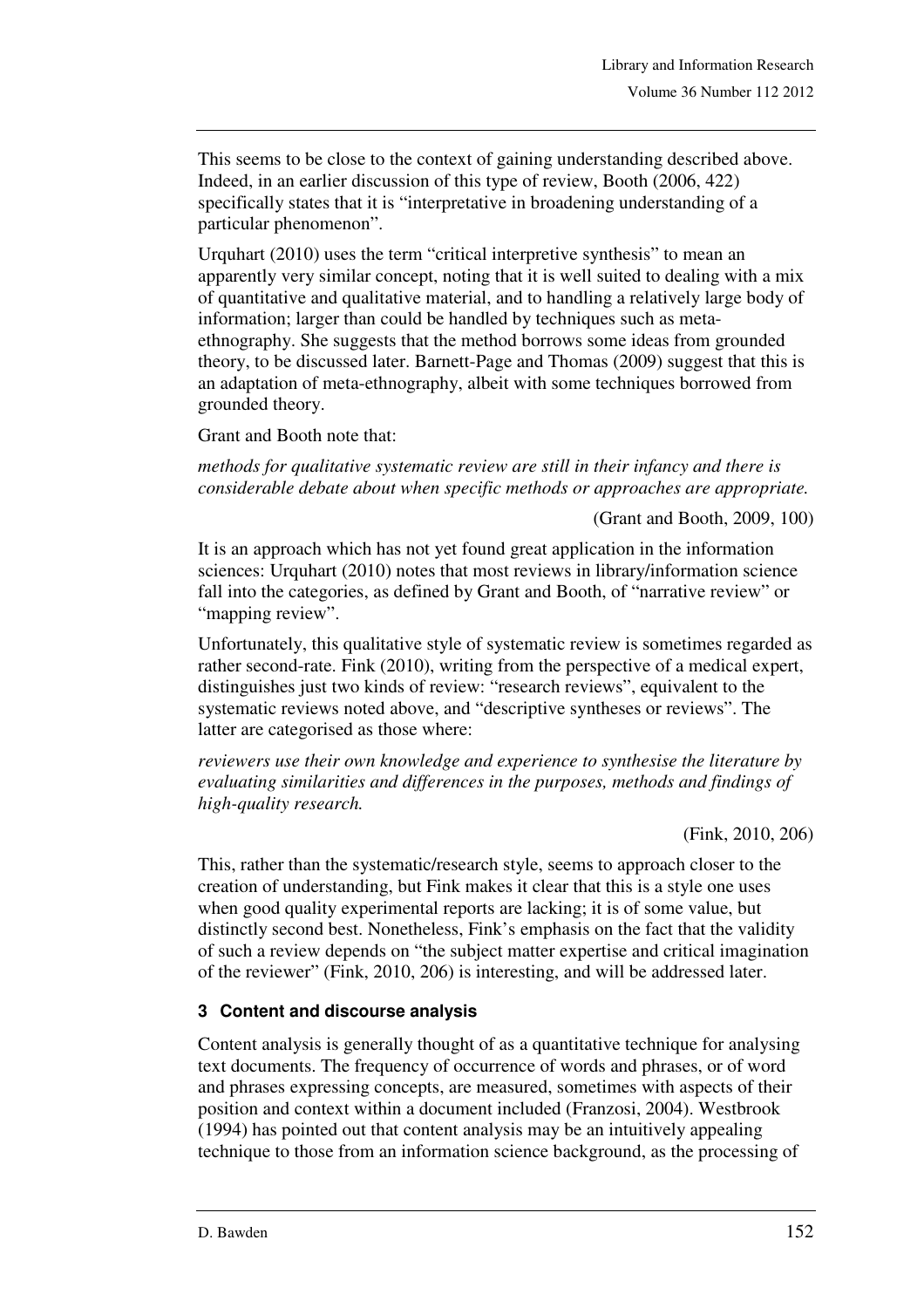coding concepts and searching for patterns within information resonates with familiar activities such as indexing or classification.

Lee and Fielding (2004) point out that, although not usually a descriptive technique, content analysis can have value for qualitative analysis, as a starting point for large sets of information. White and Marsh (2006), reviewing applications of content analysis in library/information science, suggest that it is usable in quantitative, qualitative or mixed-method studies. Gorman and Clayton similarly suggest that content analysis may be used in conjunction with qualitative methods, or in a way removed from the strictly quantitative paradigm. They suggest a kind of 'informal' content analysis, particularly appropriate for the analysis of documents:

*without necessarily counting frequency of occurrence, the researcher notes the recurring themes and concerns … and also perhaps those issues which did not receive great attention.* 

#### (Gorman and Clayton 2005, 215)

They propose that this may be particularly helpful in historical research, to see which issues were of concern at the time. For examples of content analysis used in a qualitative way, see Bawden and Rowlands (1999), Robinson (2007), Garner, Davidson and Williams (2008), Dennis and Bower (2008), and Manzuch (2009).

Discourse analysis is a primarily qualitative technique for analysing the way in which words and phrases are used in texts, focusing on underlying meaning rather than explicit content; the way in which concepts and issues are mentioned, and what this shows about how they are understood. There are several variants and sub-variants of the technique: as Potter (2004, 616) notes, "there is no single recipe for doing discourse analysis". For an overview of discourse analysis in the information sciences, see Budd (2006); for examples, see Kouper (2010), Foster (2009), Nahl (2007), and Haider and Bawden (2007).

What may be seen as an extension of discourse analysis is the 'meta-narrative' approach, whereby the analysis of a concept which may understood differently depending on the context is performed with a 'story' as unit of analysis, yielding a series of meta-narratives, from which themes may be identified (Greenhalgh *et al*., 2005; Barnett-Page and Thomas 2009).

Neither content analysis nor discourse analysis is of itself likely to suffice for our purpose of gaining understanding. They may, however, be of value as a preliminary stage: content analysis to identify the issues to be addressed, and discourse analysis to clarify their nature.

# **4 Meta-ethnography**

It may seem strange to introduce ethnography in the context of the analysis of a set of documents. Ethnography as a research method grew out of anthropology: it was a means of studying a society through a deep immersion in its cultural milieu. Anthropologists entered some community or society, often an exotic and far-away one, and spent long periods collecting data. Oates (2006) and Pickard (2007) – discussing the comparatively un-exotic topic of research on information systems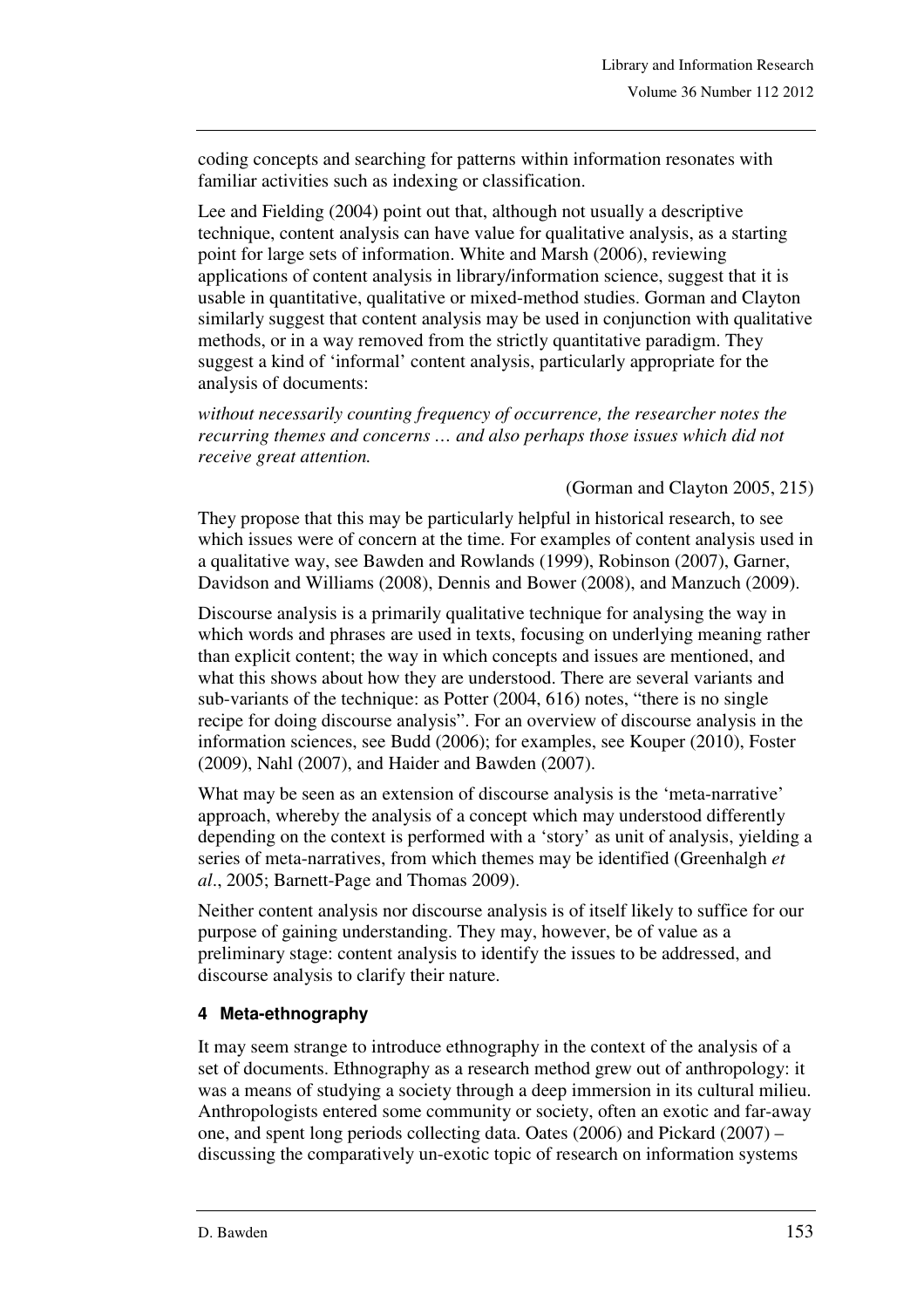and services – note that the ethnographer must spend considerable time both observing in the field and also handling the copious data thus collected; likewise Denscombe (2010), on the application of the method in social research generally.

There are some features of the approach which have relevance to the seeking of understanding from set of information. It is an approach, as Denscombe (2010) emphasises, which seeks holistic understanding, and which is iterative in its nature; indeed Pickard (2007, 113) regards ethnography as the iterative methodology *par excellence*, since "there are no dividing lines between collecting data, analysing data, reflecting, interpreting and writing".

While the approach is usually associated with empirical data collection, Denscombe (2010) describes a style of ethnography based on examination of documents: specifically public and private archive material, diaries, letters, etc., in a kind of historical ethnography in the research of a life history. He emphasises again the length of time necessary for ethnographic work, even when documentbased. Gorman and Clayton recommend Spradley's (1979) model of ethnographic analysis as a "practical analytical map" for analysing qualitative data from any information-related research (Gorman and Clayton, 2005, 215).

Furthermore, while ethnography typically analyses a single isolated arena of study, "meta-ethnography" has been recognised for over twenty years as a style of analysing the results of studies which have produced primarily qualitative information (Noblit and Hare, 1988); since its initiation, there have emerged several variants (Barnett-Page and Thomas 2009). Urquhart (2010) suggests that the main value of meta-ethnography is that it can explore and explain differences between experimental studies in a systematic way, but that the degree of detail required means that it may be restricted to relatively small sets of information. She gives an example of a meta-synthesis of reviews of information behaviour studies, suggesting – with commendable honesty – that it was planned along meta-ethnographic lines, but the final product, for lack of time, was nearer a critical interpretive synthesis (Urquhart, 2011).

As noted above, Booth and Grant (2009) suggest that the term has been used to describe some qualitative literature analyses aimed at providing evidence for healthcare practice. Booth (2006) notes that the term is used to refer to analyses aimed at drawing out themes, concepts, or even metaphors, as ways of understanding the material.

By definition, ethnography's concern is with the social world. It seems reasonable to suggest that an ethnographic approach may be particularly appropriate when the understanding to be gained relates to social issues.

### **5 Historical analysis**

Since our interest is in dealing with sets of documents created in the past, rather than with data being created in the present, it could be argued that all of the methods discussed in this paper are forms of historical analysis. In any case, there is clearly much in common between the historians and other researchers seeking understanding from information in documents.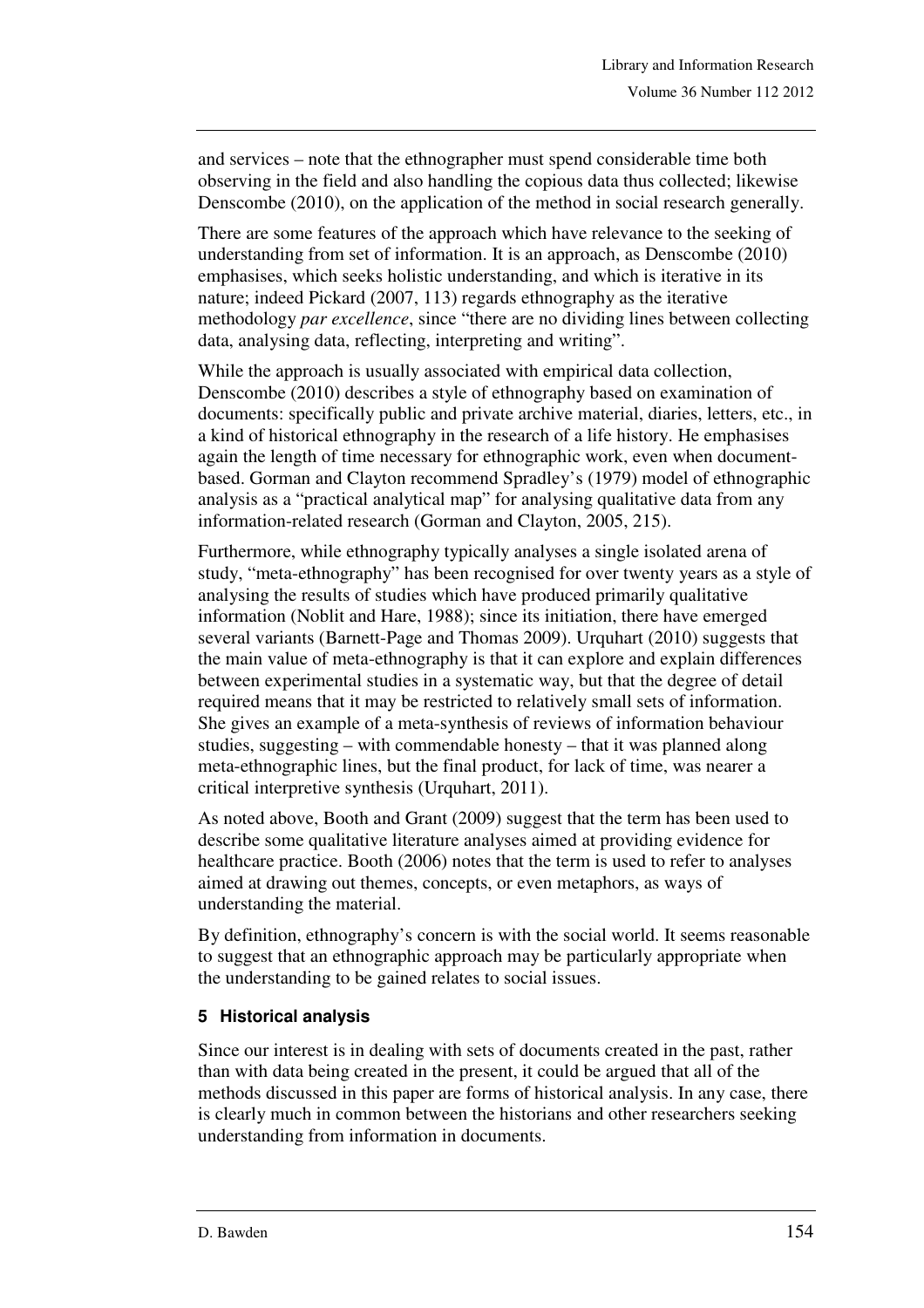Both Gorman and Clayton (2005) and Pickard (2007) emphasise the significance of historical research for the information disciplines: indeed Pickard regards it as a core professional competence. There are evident similarities between historical analysis and other methods: we have already noted Denscombe's mention of ethnography, and Gorman's and Clayton's of content analysis, in historical contexts. The latter authors also mention the use of discourse analysis, while Pickard describes the value of grounded theory – either in its more prescriptive Straussian sense, or the more open methods of Glaser – for information history studies.

Other general similarities are evident. Historical research is usually qualitative and invariably interpretive; and a disciplined and well-documented interpretation is necessary to avoid the Scylla and the Charybdis of (respectively):

*scissors-and-paste history, without meaning or significance, or … propaganda or historical fiction.* 

(Carr, 1961, 29)

Equally invariably it follows an iterative process. Gorman and Clayton (2005) and Pickard (2007) both quote Carr's description of historical research as:

*a continuous process of interaction between the historian and his facts … the two processes* [analysis and writing] *go on simultaneously and are, in practice, part of the same process*.

(Carr, 1961, 29–30)

Critical historical thinking and critical historical writing are inextricably intertwined. The non-linear process here is perhaps closer to that involved in the seeking of understanding than that identified in ethnography, for example: since here the iteration involves going back to examining the documents, rather than collecting further evidence.

Of course, the distinctive feature of historical analysis is its concern for chronology. Events happen, and facts are situated, in an order in time, and that order is significant. It alone allows for consideration of change through analysis of cause and effect, of development, of influence, of motivation etc. For accounts of general historical methodology, see Tosh (2010) and Jordanova (2006).

Other distinctive aspects of historical research are associated with the selection of materials for analysis, and with particular concerns for authenticity and provenance of sources and their significance and meaning at the time of their creation. There will be gaps, 'black holes', in the documentary record, in history more than in other contexts, and these must be dealt with.

Studies of this kind may be categorised as belonging to the newly named discipline of "information history", which examines how information has been understood and used in the past; see for example Weller and Bawden (2005; 2006), and the papers in Weller (2011). Others focus on the history of particular libraries, or information organisations. But a much wider range of information analysis and synthesis in the information disciplines benefit from a chronological dimension. Examples of literature analyses based on a chronology are those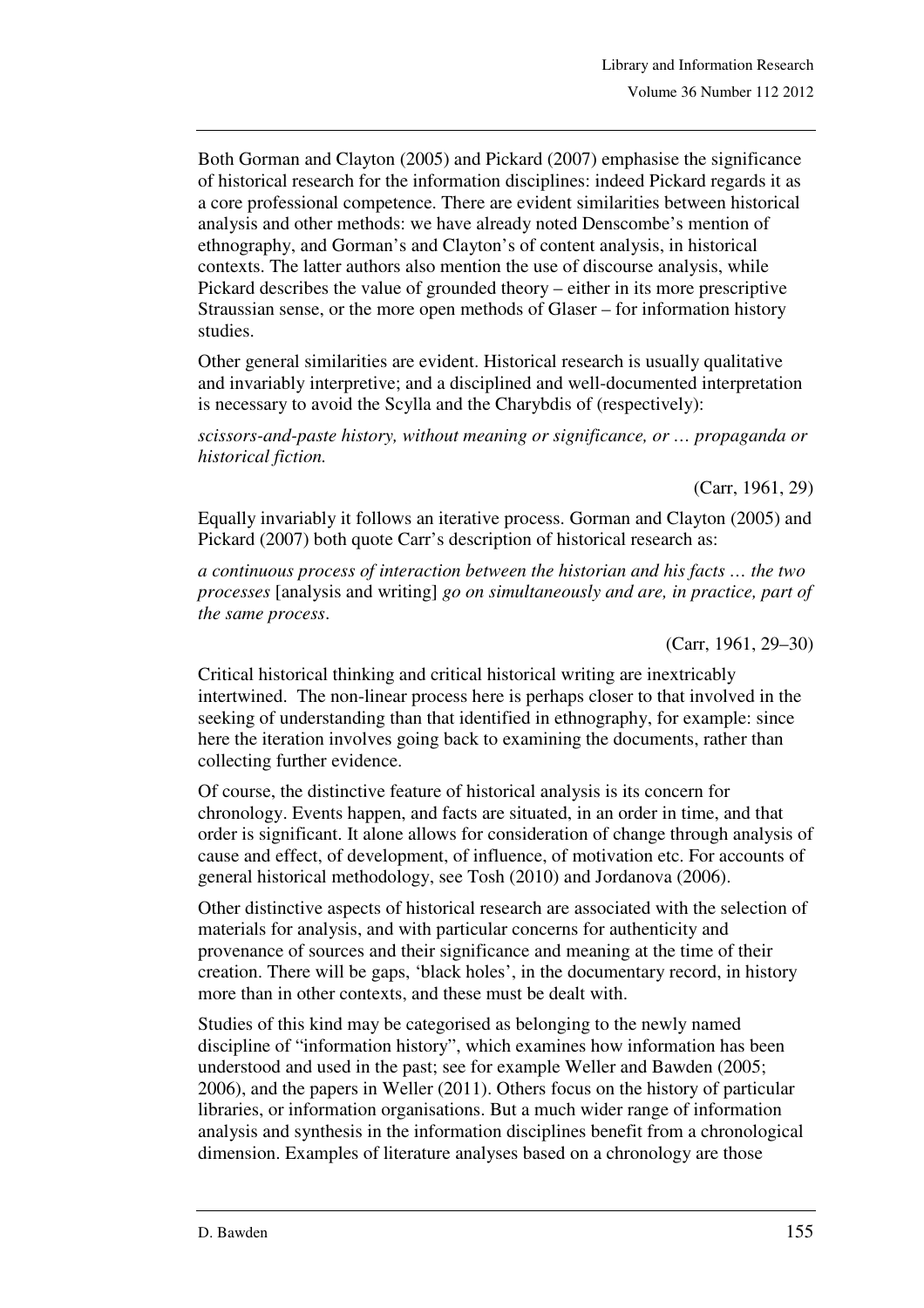dealing with documents (Buckland, 1998), user needs (Maceviciute, 2006), knowledge management (Koenig and Neveroski, 2008), relevance (Mizzaro, 1998; Nolin 2009) and digital literacy (Bawden, 2008).

Historical research is a major example of the gaining of understanding from analysis of documents. It has some unique aspects, which may be particularly valuable when chronology is an important feature.

# **6 Literature-based philosophical and conceptual analysis**

Here we consider the kinds of studies which set out to analyse, clarify and explain concepts, issues and ideas in some body of literature. This is, if done carefully and logically, an exercise in philosophy. Philosophy is applied to, and within, the information sciences in several different ways (Furner 2010; Bawden and Robinson, 2012). Our concern is here with one of its functions: providing what Furner terms "'proper' (i.e. epistemically valuable) analysis of concepts that are central to Information Studies" (Furner, 2010, 183), and of which he gives examples. The most important are those analyses based on a large body of literature, rather than those carried out from a *de novo* consideration of the subject; hence the qualification "literature-based" in the heading. Studies of this kind are to be found on a spectrum, from solidly and explicitly grounded in philosophy, to less rigorous analysis and explication of concepts. Examples are analyses of "subject" (Hjørland, 1992), "digital libraries" (Bawden and Rowlands, 1999), "digital literacy" (Bawden, 2001), "relevance" (Borlund, 2003), "information avoidance" (Case *et al.*, 2005), "knowledge" (Meyer and Sugiyama, 2007), "truth" (Labaree and Scimeca, 2008), "meaning" (Thornley and Gibb, 2009) and "information literacy 2.0" (Spiranec and Banek Zorica, 2010).

*De novo* philosophical analysis, considering the nature of concepts from scratch with little reference to the literature, may be a useful preliminary step for gaining understanding, in clarifying the nature of the concepts to be considered. Full and detailed philosophical analysis, however, takes us rather away from our main theme.

# **7 Grounded theory**

Grounded theory is, notoriously, not a research method in itself, but rather a general strategy – or rather a set of alternative, and arguably competing, strategies – for an integrated and iterative approach to collection and analysis of information in any kind of qualitative research; Pidgeon and Henwood (2004) provide a clear overview. Pickard (2007) and Tan (2010) give detailed and sympathetic descriptions of its application within information research; for a more critical view, see Seldon (2005).

In the context of information systems research, Oates (2006) notes that grounded theory is an inductive approach, whereby concepts and theories emerge from the data. When combined with its inarguably iterative nature, this suggests it is highly relevant to our theme. Oates, however, goes on to point out that:

*unfortunately, many researchers now claim that they are using grounded theory or 'a grounded theory-type approach', when all they are doing is analysing*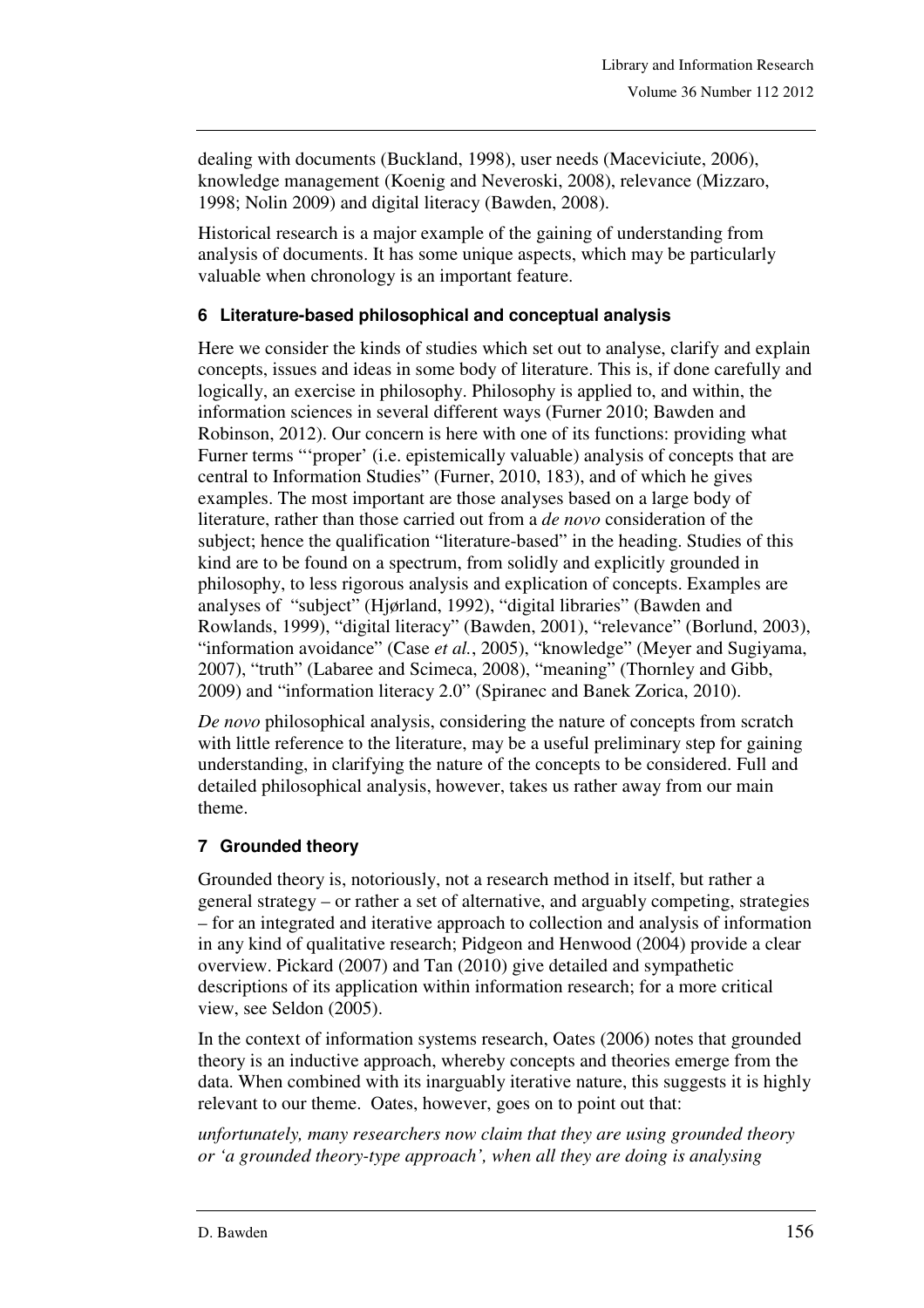*inductively their qualitative data for themes…. Grounded theory has particular practices incorporated within it, which address the selection of people and instances to include in the research, the way the data is analysed and the kind of theory that is generated*.

(Oates, 2006, 274)

Even more bluntly, Denscombe (2010, 120) writes that the term may be used to justify "sloppy research", which ignores the analytical rigour required by true grounded theory.

Urquhart (2010) suggests that both meta-ethnography and the "qualitative synthesis" style of literature review borrow some ideas from grounded theory. A specifically named method, thematic synthesis, has combined concepts of grounded theory and meta-ethnography, in which freely coded concepts are iteratively combined in "descriptive themes" and thence into "analytical themes" (Thomas and Harden, 2008). Pickard (2007) makes a convincing case for the value of "memo writing", in the grounded theory sense of the term, even when not applying any other parts of the method.

Grounded theory, in any of its specific manifestations, does not seem appropriate for our purposes, but its concepts and character are likely to be useful in informing approaches to gaining understanding. These approaches have been described earlier in this paper.

### **8 Conclusions**

We have seen that ways of gaining understanding from a body of information instantiated in documents are to be found within research in the information sciences. But the gaining of understanding is not fully developed, has no consistent terminology, and there is no agreed best way of going about it.

The most appropriate methods seem to those categorised as 'critical interpretive synthesis', as these are able to deal with large sets of diverse forms of information, and proceed in a non-linear and holistic way. We can be more definite, without being unduly prescriptive, by suggesting that a process of this sort can be carried out in one of three 'styles', according to the kind of understanding sought, expressed as the kind of themes which will emerge:

- a meta-ethnographic style, for social understanding;
- a historical style, for chronological understanding;
- a conceptual style, for epistemological understanding.

The process may be preceded either by content analysis, discourse analysis or philosophical analysis, to identify and clarify the questions to be addressed.

It is inappropriate to try to specify in any more detail the precise methods to be followed, and indeed it is noticeable that commentators in this area rarely deal in detail with the practicalities of such studies: Pickard (2007) with her recommendations of concept maps, rich pictures, and the "constant comparative analysis" of grounded theory, is an exception. Jahangirian *et al.* (2011) address the practicalities of handling very large sets of information for review.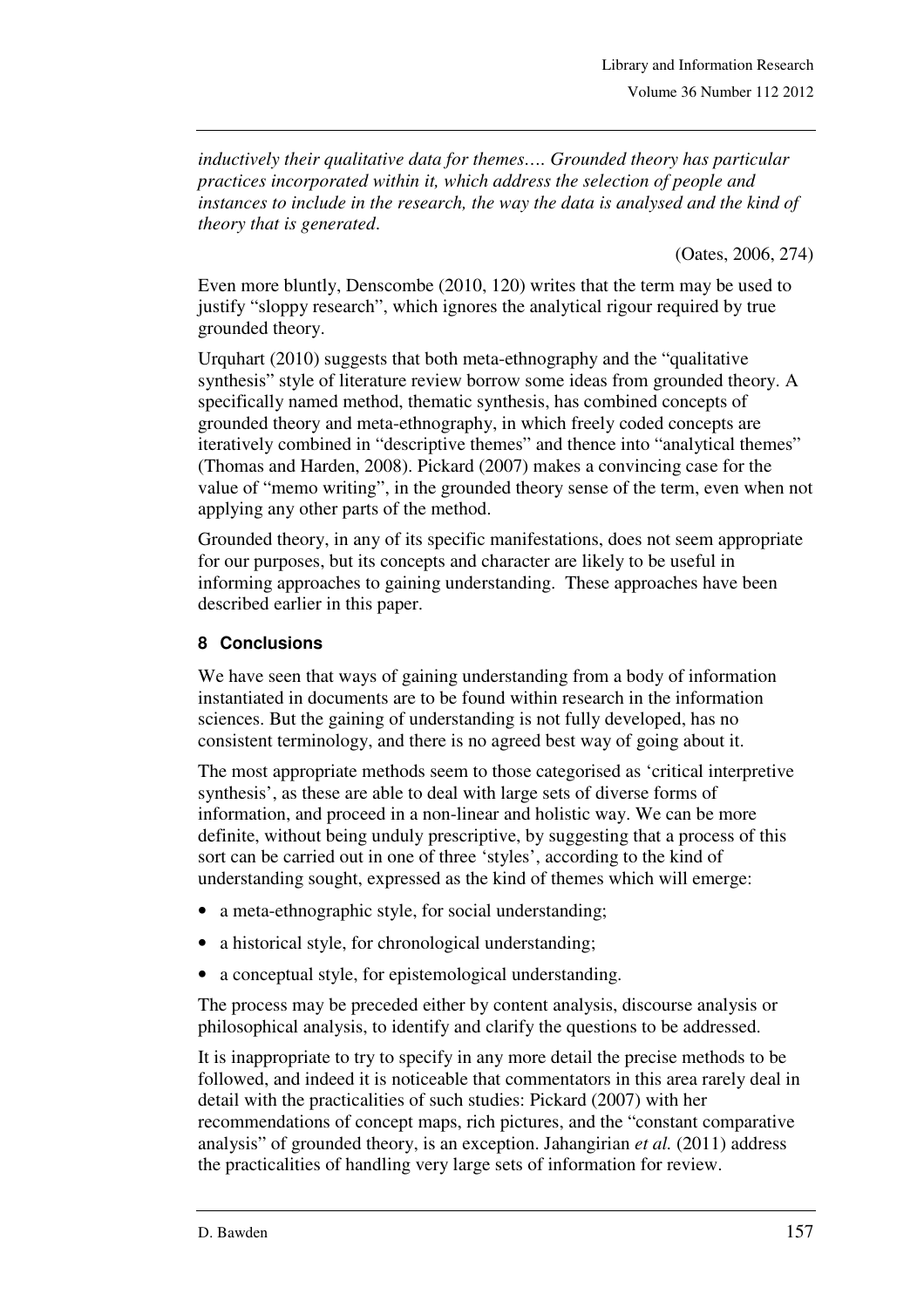Finally, we may return to the point made by Fink (2010) about the need for subject knowledge on the part of those who carry out such "understandinggaining" studies. Even though we are considering only research in the information sciences, this covers a wide area of necessary background knowledge. Perhaps an increase in number and visibility of such studies will both draw attention to the need for such knowledge, and contribute to its spread.

### **References**

Barnett-Page, E. and Thomas, J. (2009) Methods for the synthesis of qualitative research: a critical review, *BMC Medical Research Methodology* [online], **9**(59). URL: http://www.webcitation.org/5shAOY1P7 [accessed 2012].

Bawden, D. (2001) Information and digital literacies: a review of concepts, *Journal of Documentation*, **57**(2), 218–259.

Bawden, D. (2008) Origins and concepts of digital literacy. *In:* Lankshear, C. and Knobel, M. (eds.), *Digital literacies: concepts, policies and practices*. New York NY: Peter Lang. 17–32.

Bawden, D. and Robinson, L. (2012) *Introduction to information science*, London: Facet.

Bawden, D. and Rowlands, I. (1999) Digital libraries: assumptions and concepts, *Libri*, **4994**, 181–191.

Booth, A. (2006) 'Brimful of STARLITE': towards standards for reporting literature searches, *Journal of the Medical Library Association*, **94**(4), 421–429.

Borlund, P. (2003) The concept of relevance in IR, *Journal of the American Society for Information Science and Technology*, **54**(1), 913–925.

Buckland, M. K. (1998) What is a 'document'? *In:* Hahn, T. B. and Buckland, M. (eds.) *Historical studies in information science*. Medford, NJ: Information Today. 215–220.

Budd, J. M. (2006) Discourse analysis and the study of communication in LIS, *Library Trends*, **55**(1), 65–82.

Byers, W. (2007) *How mathematicians think: using ambiguity, contradiction and paradox to create mathematics*, Princeton and Oxford: Princeton University Press.

Carr, E. H. (1961) *What is history?*, Harmondsworth: Penguin.

Case, D. O., Andrews, J. E, Johnson, J. D. and Allard, S. L. (2005) Avoiding versus seeking: the relationship of information seeking to avoidance, blunting, coping, dissonance and related concepts, *Journal of the Medical Library Association*, **93**(3), 353–362.

Dennis, B. W. and Bower, T. (2008) Using content analysis software to analyze survey comments, *Portal: libraries and the academy*, **8**(4), 423–437.

Denscombe, M. (2010) *The good research guide: for small-scale social research projects*. 4<sup>th</sup> ed. Maidenhead: McGraw Hill.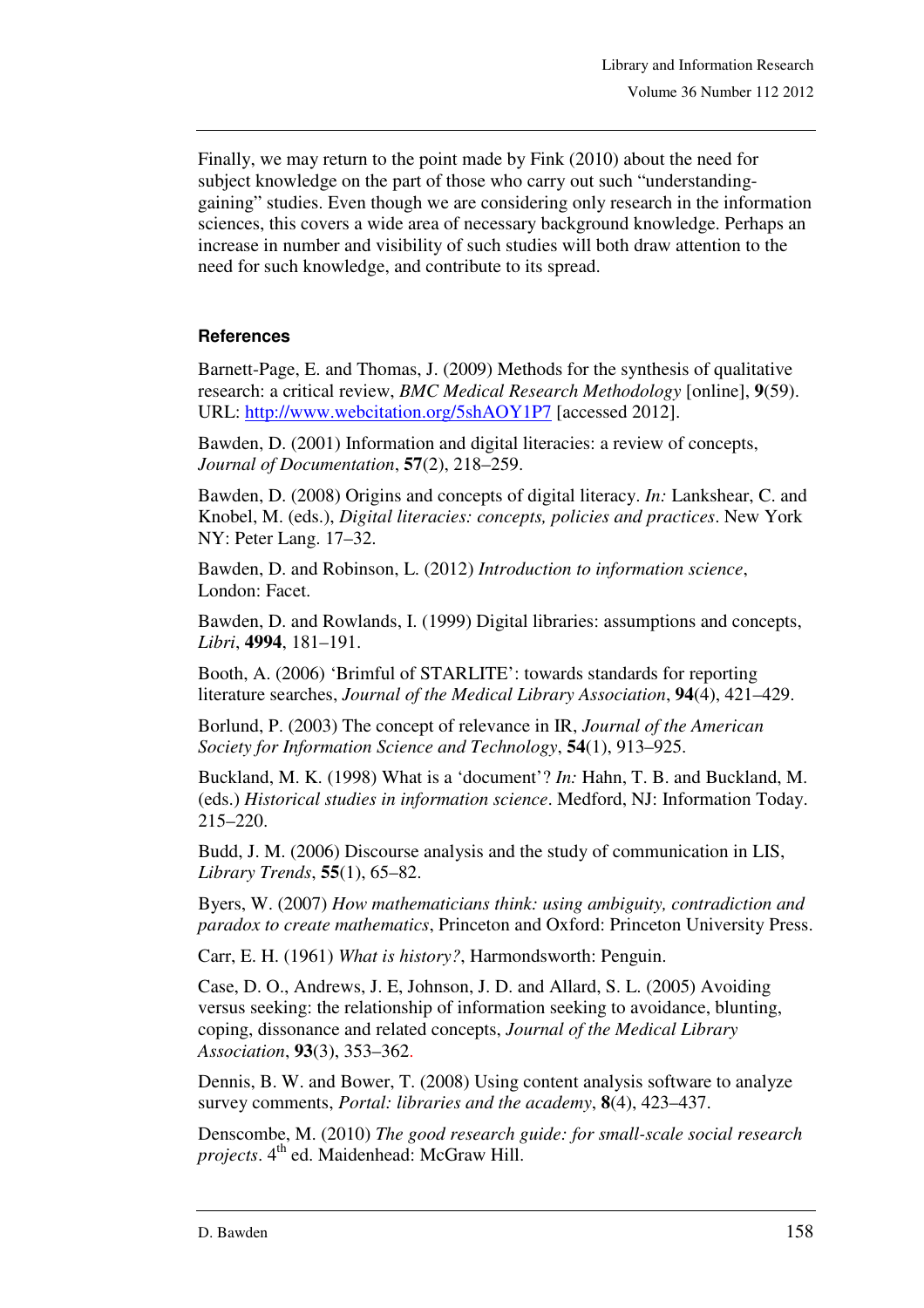Fink, A. (2010) *Conducting research literature reviews: from the internet to paper.* 3<sup>rd</sup> ed. Thousand Oaks, CA: Sage.

Floridi, L. (2011) *The philosophy of information*. Oxford: Oxford University Press.

Foster, J. (2009) Understanding interaction in information seeking and use as a discourse: a dialogic approach, *Journal of Documentation*, **65**(1), 83–105.

Franzosi, R. P. (2004) Content analysis. *In:* Hardy, M. and Bryman, A. (eds.), *Handbook of data analysis.* London: Sage. 547–565.

Furner, J. (2010) Philosophy and information studies, *Annual Review of Information Science and Technology*, **44**, 161–200.

Garner, J., Davidson, K. and Williams, V. K. (2008) Identifying serials trends through twenty years of NASIG conference proceedings: a content analysis, *Serials Review*, **34**(2), 88–103.

Gorman, G. E. and Clayton, P. (2005) *Qualitative research for the information professional: a practical handbook*. London: Facet.

Grant, M. J. and Booth, A. (2009) A typology of reviews: an analysis of 14 review types and associated methodologies, *Health Information and Libraries Journal*, **26**(2), 91–108.

Greenhalgh, T., Robert, G., Macfarlane, F., Bate, P., Kyriakidou, O. and Peacock, R. (2005) Storylines of research in diffusion of innovation: a meta-narrative approach to systematic review, *Social Science and Medicine*, **61**(2), 417–430.

Haider, J. and Bawden, D. (2007) Conceptions of 'information poverty' in LIS: a discourse analysis, *Journal of Documentation*, **63**(4), 534–557.

Hjørland, B. (1992) The concept of 'subject' in information science, *Journal of Documentation*, **48**(2), 172–200.

Jahangirian, M., Eldabi, T., Garg, L., Jun, G. T., Naseer, A., Patel, B., Stergioulas, L. and Young, T. (2011) A rapid review method for extremely large corpora of literature: applications to the domains of modelling, simulation and management, *International Journal of Information Management*, **31**(3), 234–243.

Jordanova, L. (2006) *History in practice*. 2<sup>nd</sup> ed. London: Bloomsbury Academic.

Khan, K. S., Kunz, R., Kleijnen, J. and Antes, G. (2011) *Systematic reviews to*  support evidence-based medicine 2<sup>nd</sup> ed. London: Royal Society of Medicine.

Koenig, M. and Neveroski, K. (2008) The origins and development of knowledge management, *Journal of Information and Knowledge Management*, **7**(40), 243– 254.

Kouper, I. (2010) Information about the synthesis of life-forms: a documentoriented approach, *Journal of Documentation*, **66**(3), 348–369.

Kvanvig, J. L. (2003) *The value of knowledge and the pursuit of understanding*. Cambridge: Cambridge University Press.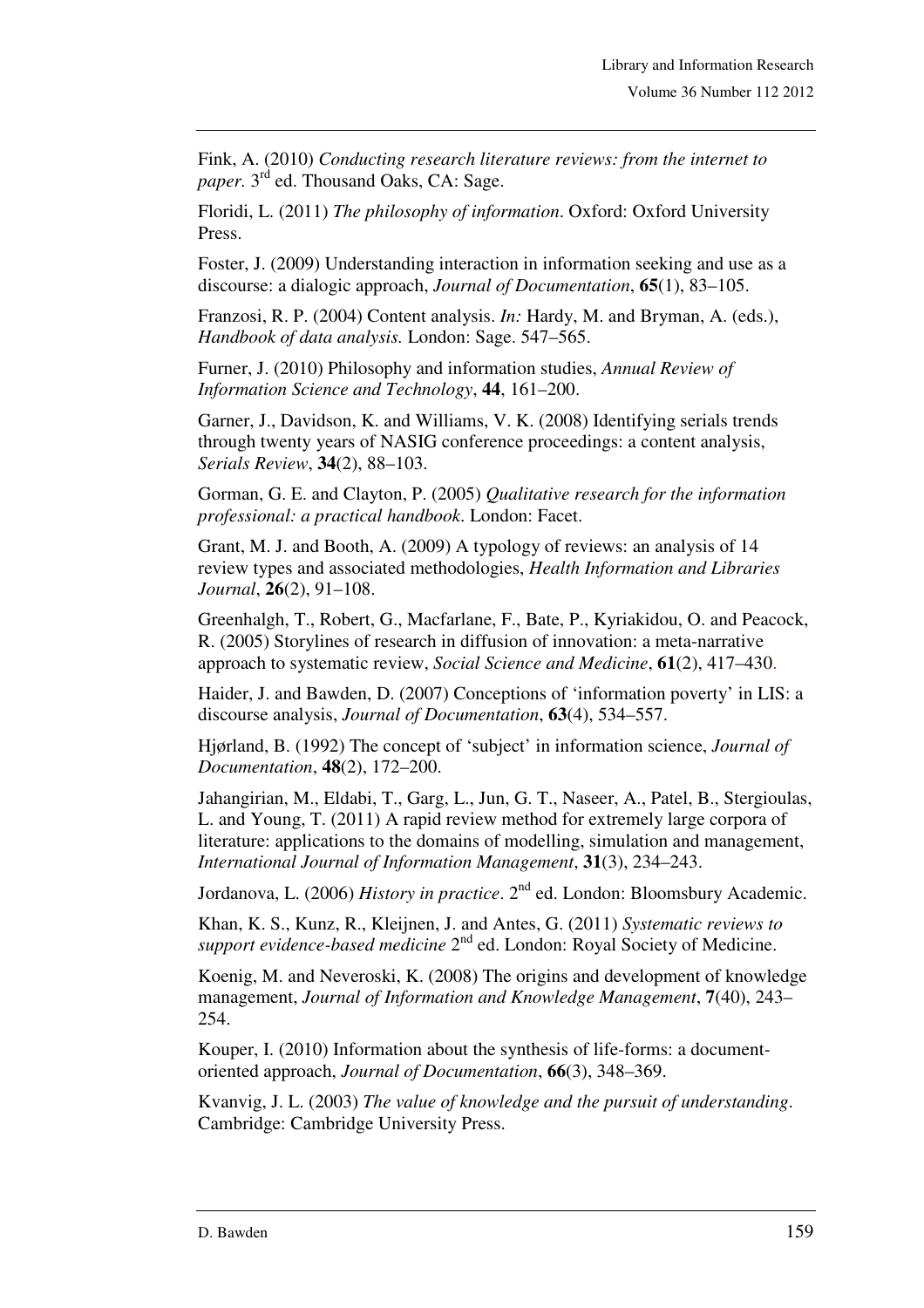Labaree, R. V. and Scimeca, R. (2008) The philosophical problem of truth in librarianship, *Library Quarterly*, **78**(1), 43–70.

Lee, R. M. and Fielding, N. G. (2004) Tools for qualitative data analysis. *In:* Hardy, M. and Bryman, A. (eds.) *Handbook of data analysis*. London: Sage. 529– 546.

Maceviciute, E. (2006) Information needs research in Russia and Lithuania, 1965–2003, *Information Research* [online], **11**(3), paper 256. URL: http://InformationR.net/ir/11-3/paper256.html [accessed 2012].

Manzuch, Z. (2009) Archives, libraries and museums as communicators of memory in the European Union projects, *Information Research* [online], **14**(2), paper 400. URL: http://informationr.net/ir/14-2/paper400.html [accessed 2012].

Meyer, B. and Sugiyama, K. (2007) The concept of knowledge in KM: a dimensional model, *Journal of Knowledge Management*, **1191**, 17–35.

Mizzaro, S. (1998) Relevance: the whole history. *In:* Hahn, T. B. and Buckland, M. (eds.) *Historical studies in information science*, Medford NJ: Information Today. 221–244.

Nahl, D. (2007) A discourse analysis technique for charting the flow of microinformation behaviour, *Journal of Documentation*, **63**(3), 323–339.

Noblit, G. W. and Hare, R. D. (1988) *Meta-ethnography: synthesizing qualitative studies*. Newbury Park CA: Sage.

Nolin, J. (2009) 'Relevance' as a boundary concept: reconsidering early information retrieval, *Journal of Documentation*, **65**(5), 745–767.

Oates, B. J. (2006) *Researching information systems and computers*, London: Sage.

Pawson, R. (2002) Evidence-based policy: the promise of 'realist synthesis', *Evaluation*, **8**(3), 340–358.

Pawson, R., Greenhalgh, T., Harvey, G. and Walshe, K. (2005) Realist review: a new method designed for complex policy interventions, *Journal of Health Services Research and Policy*, **10**(Supplement 1), 21–34.

Pickard, A. J. (2007) *Research methods in information*. London: Facet.

Pidgeon, N. and Henwood, K. (2004) Grounded theory. *In:* Hardy, M. and Bryman, A. (eds.) *Handbook of data analysis*. London: Sage. 625–648.

Popper, K. R. (1972) *Objective knowledge: an evolutionary approach*. Oxford: Clarendon Press.

Potter, J. (2004) Discourse analysis. *In:* Hardy, M. and Bryman, A. (eds.) *Handbook of data analysis*. London: Sage. 607–624.

Robinson, L. (2010) *Understanding healthcare information*. London: Facet.

Robinson, L. (2007) Impact of digital information resources in the toxicology literature, *Aslib Proceedings*, **59**(4–5), 342–351.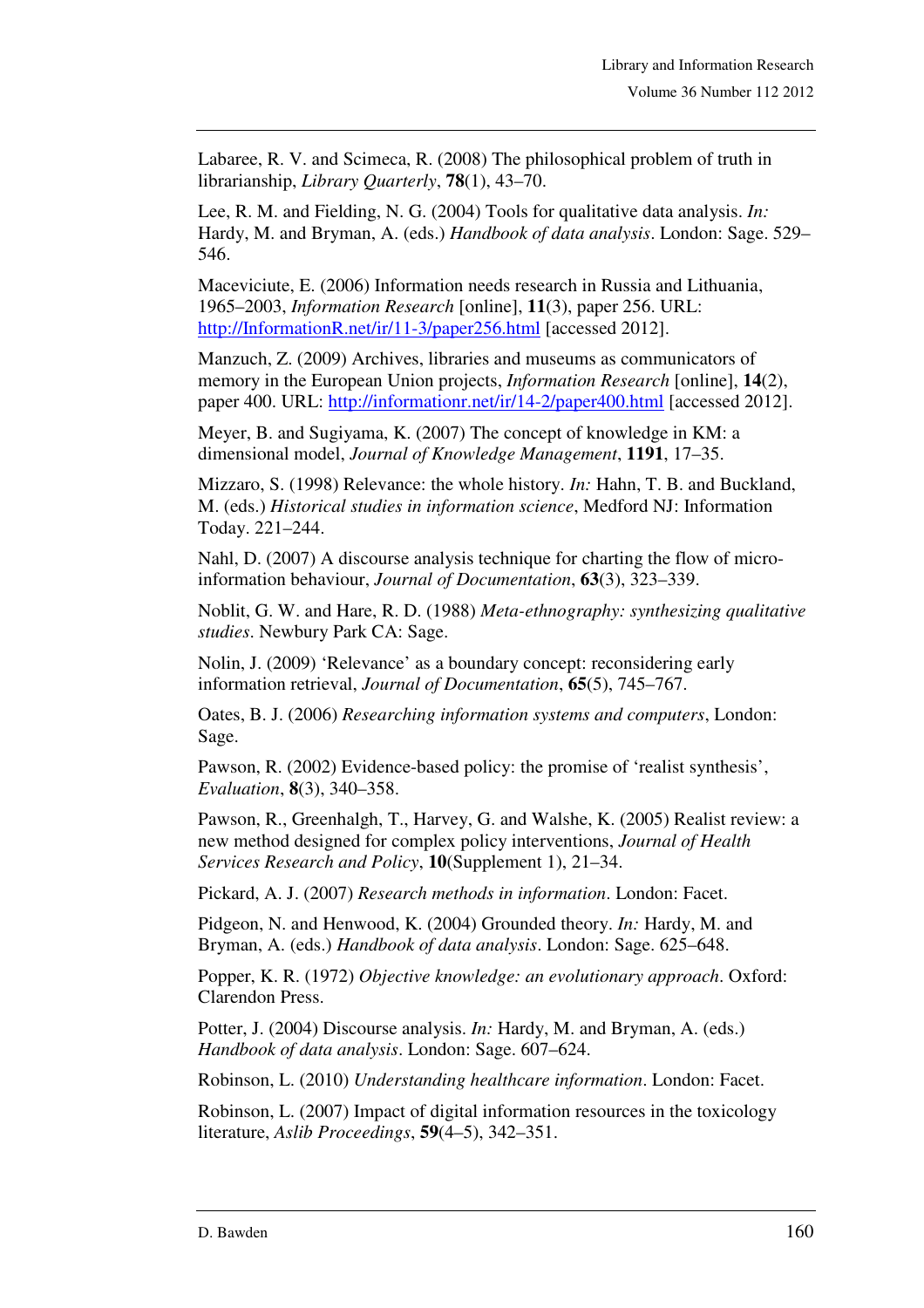Saxton, M. L. (2006) Meta-analysis in library and information science: method, history and recommendations for reporting research, *Library Trends*, **55**(1), 158– 170.

Seldon, L. (2005) On grounded theory: with some malice, *Journal of Documentation*, **61**(1), 114–129.

Spiranec, S. and Banek Zorica, M. (2010) Information literacy 2.0: hype or discourse refinement?, *Journal of Documentation*, **66**(1), 140–153.

Spradley, J. P. (1979) *The ethnographic interview*. New York NY: Harcourt Brace Jovanovich.

Tan, J. (2010) Grounded theory in practice: issues and discussion for new qualitative researchers, *Journal of Documentation*, **66**(1), 93–112.

Thomas, J. and Harden, A. (2008) Methods for the thematic synthesis of qualitative research in systematic reviews, *BMC Medical Research Methods* [online], **8**(45). URL: http://www.biomedcentral.com/1471-2288/8/45 [accessed 2012].

Thornely, C. and Gibb, F. (2009) Meaning in philosophy and meaning in information retrieval (IR), *Journal of Documentation*, **65**(1), 133–150.

Tosh, J. (2010) *The pursuit of history*. 5<sup>th</sup> ed. Harlow: Longman.

Urquhart, C. (2010) Systematic reviewing, meta-analysis and meta-synthesis for evidence-based library and information science, *Information Research* [online], **15**(3), paper 708. URL: http://InformationR.net/ir/15-3/colis7/colis708.html [accessed 2012].

Urquhart, C. (2011) Meta-synthesis of research on information seeking behaviour, *Information Research* [online], **16**(1), paper 455. URL: http://InformationR.net/ir/16-1/paper455.html [accessed 2012].

Weller, T. (2011) *Information history in the modern world: histories of the information age*. Basingstoke: Palgrave MacMillan.

Weller, T. and Bawden, D. (2005) The social and technological origins of the information society: an analysis of the crisis of control in England, 1830–1890, *Journal of Documentation*, **61**(6), 777–802**.**

Weller, T. and Bawden, D. (2006) Individual perceptions: a new chapter on Victorian information history, *Library History*, **22**(2), 137–156.

Westbrook, L. (1994) Qualitative research methods: a review of major stages, data analysis techniques and quality controls, *Library and Information Science Research*, **16**(3), 241–254.

White, M. D. and Marsh, E.E. (2006) Content analysis: a flexible methodology, *Library Trends*, **55**(1), 22–45.

\_\_\_\_\_\_\_\_\_\_\_\_\_\_\_\_\_\_\_\_\_\_\_\_\_\_\_\_\_\_\_